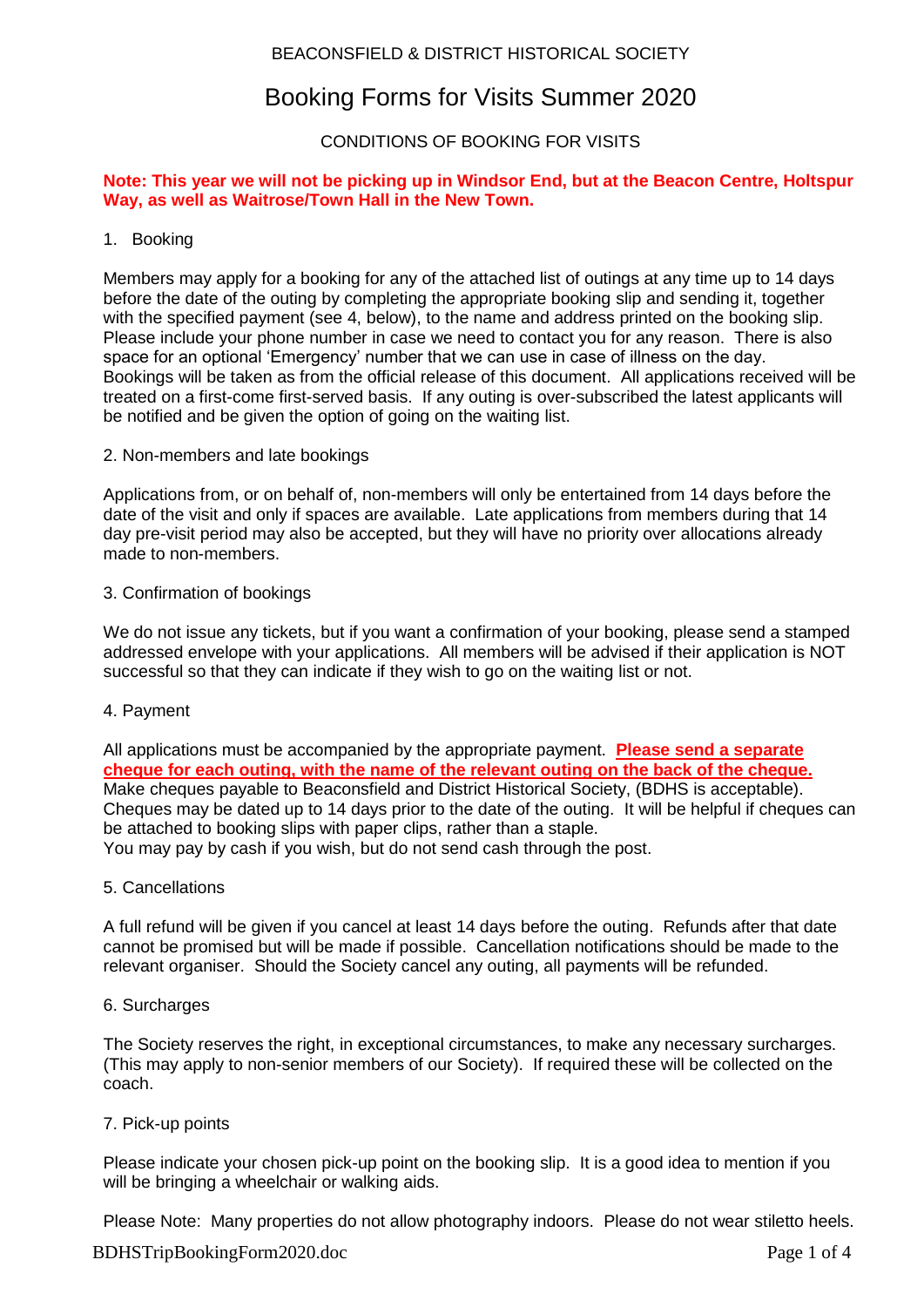### **Brockhamton Estate (NT) Thu 23 Apr 2020 Bringsty, near Bromyard, Herefordshire, WR6 5TB £14 (NT) £23 (non-NT)**

Traditionally farmed estate and medieval manor house. At the heart of this 1700-acre farmed estate lies Lower Brockhampton Manor House, a romantic timber-framed house dating back to the late 14th century. The house is surrounded by a moat and is entered via a charming timber-framed gatehouse, built 1530-40. The ruins of a Chapel, probably built around the same time as the Manor House, replaced an earlier timber one with records of services going back to 1308.

There are miles of walks through the orchards, park and woodlands, featuring ancient trees, and the picturesque Lawn Pool. This is home to a rich variety of wildlife, along with historic farming breeds such as Hereford cattle and Ryeland sheep. The Granary shop has unique gifts, award-winning local produce and refreshments including hot and cold drinks and one pot meals.

Coach leaves: Waitrose: 9:00am ; Beacon Centre: 9:10am ; Brockhamton: 4:00pm

**Packwood House (NT)** Thu 7 May 2020 Packwood Lane, Lapworth, Warwickshire, B94 6AT **1988** E13(NT) £25(non-NT)

Much-restored Tudor house, park and garden with notable topiary.

The culmination of a lifetime of dreams: salvaged objects and exotic pieces come together in a Jacobean meets Edwardian style. Beautiful, homely, warm and welcoming. We can't put it better than a visitor in the 1920s did: a house to dream of, a garden to dream in.The house was originally built in the 16th century, yet its interiors were extensively restored between the First and Second World Wars by Graham Baron Ash to create a fascinating 20th-century evocation of domestic Tudor architecture. Packwood House contains a fine collection of 16th-century textiles and furniture, and the gardens have renowned herbaceous borders and a famous collection of yews. Shop selling locally sourced products Refeshments from the Garden Kitchen Cafe. Garden plants for sale, many grown in our own nursery.

Coach leaves: Waitrose: 9:00am ; Beacon Centre: 9:10am ; Packwood: 4:00pm

**Hatchlands Park (NT) Wed 3 Jun 2020 East Clandon, Guildford, Surrey, GU4 7RT £11(NT) £24(non-NT)**

Stretches of sweeping parkland sheltering a classic country house. Hatchlands Park was built in the 1750s for naval hero Admiral Edward Boscawen and his wife Fanny, since then it has housed wealthy families, a girls finishing school, and even a printing press. With 400 acres of rolling parkland and woodland, it is one of the largest country estates in the area and full of year-round seasonal colour. The gardens were partly landscaped by Humphry Repton. The mansion is now a family home, containing tenant Alec Cobbe's collection of paintings and fine furniture. Also on display is the Cobbe Collection, Europe's largest collection of keyboard instruments associated with famous composers including JC Bach, Chopin and Elgar. An early interior design commission for architect Robert Adam, his work can be seen in ceilings and fireplaces throughout the house. Historic kitchen café, in the cobbled courtyard.

### Coach leaves: Waitrose: 9:00am ; Beacon Centre: 9:10am ; Hatchlands: 4:00pm **Layer Marney Tower Thu 25 Jun 2020 Layer Marney, Nr. Colchester, Essex C05 9US £22**

We start our day at the Tiptree Jam Factory to enjoy morning coffee and a look around their shop and Museum. We'll have time for lunch and leave here at 1:30pm for Layer Marney Tower.

The Layer Marney Tower poses a great day out in Essex. Although it is the tallest Tudor Gatehouse in the country, Layer Marney Tower doesn't dominate the skyline until you are almost upon it. However, sail up the River Blackwater as a marauding invader and you couldn't fail to be impressed by its stately grandeur. The site was chosen following the defeat of the Anglo Saxons at the Battle of Maldon in 991, as a good look out point. The Marney family had a dwelling here probably from 1166, but it is the Tudor Palace, built by Henry, Lord Marney, that people now come to see.

Coach leaves: Waitrose: 9:00am ; Beacon Centre: 9:10am ; Layer Marney: 4:00pm

Enquiries: Jane Wall Tel: 01753 645954; Mob: 07708 802283; Email: janewall45@hotmail.co.uk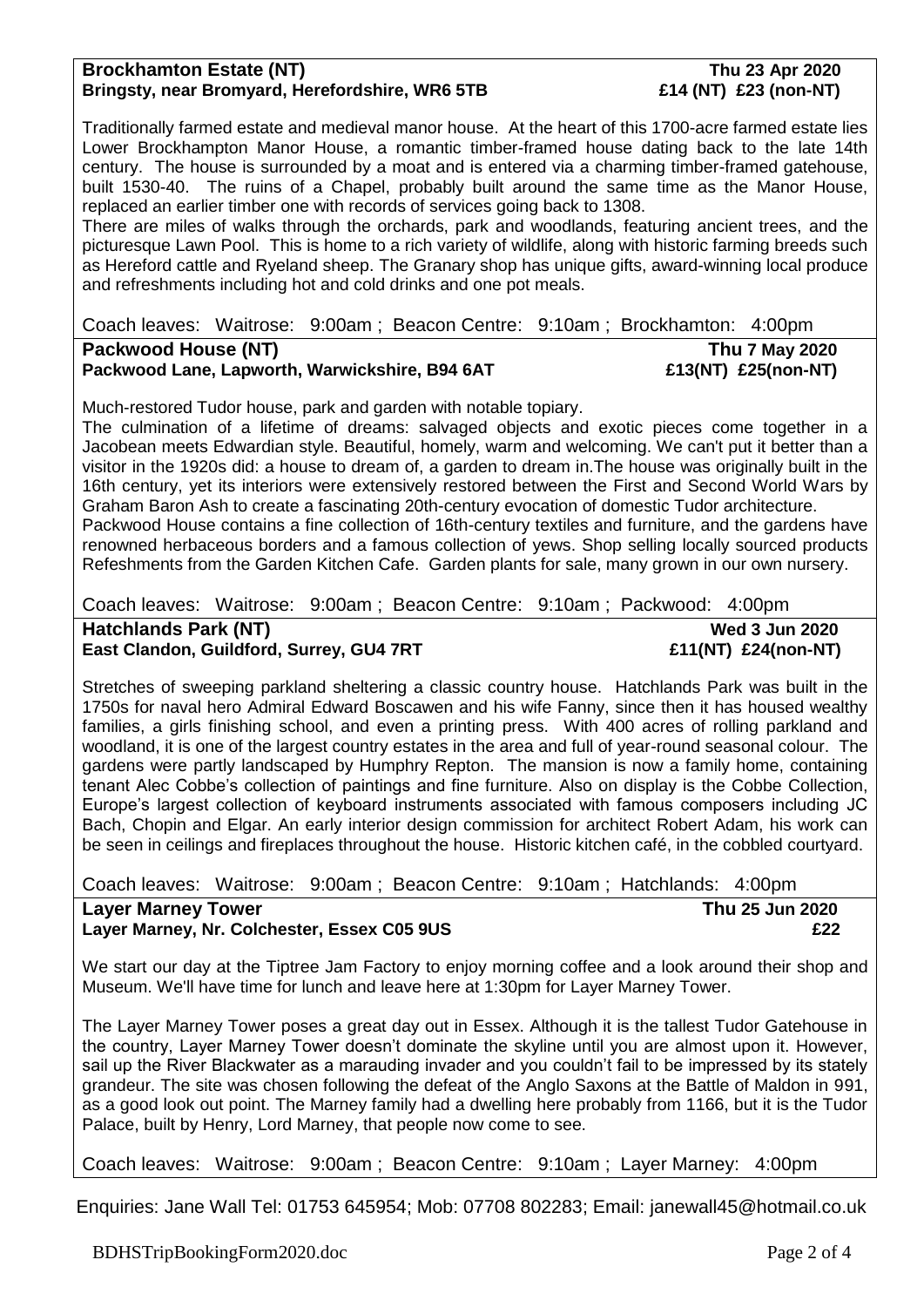### **Osterley House & Park (NT) Mon 20 Jul 2020 Jersey Road, Isleworth, Middlesex, TW7 4RD £10(NT) £20(non-NT)**

Surrounded by gardens, park and farmland, Osterley is one of the last surviving country estates in London. Once described by Horace Walpole as 'the palace of palaces', Osterley was created in the late 18th century by architect and designer Robert Adam for the Child family. Today the house is presented as it would have looked in the 1780s. Stroll through the colourful formal gardens, transformed over a six year long project from an overgrown wilderness back to their 18th century grandeur of herbaceous borders, roses and ornamental vegetables beds. The original Robert Adam summer house is full of lemon trees and highly scented shrubs. The grounds include a lake, the temple lawn, a woodland walk, a forgotten boathouse, and an ancient meadow, bursting with wildflowers and butterflies. Lunch is available in the stables Cafe.

# Coach leaves: Waitrose: 9:00am ; Beacon Centre: 9:10am ; Osterley: 4:00pm **Cotswolds Jewels (City & Village tour) Mon 10 Aug 2020**

 **£40** Our first stop is to buy refeshments in Moreton-in-Marsh at the head of the Evonlode Valley. Our Blue Badge guide will show us some of the highlghts of this handsome town and share some of it's stories. By coach we'll take in Stow-on-the-Wold and Capability Brown's Broadway Tower. Broadway is the Jewel of the Cotswolds with an absolute chocolate box of a High Street with a good choice of places to buy lunch before re-joining the coach. Sezincote House was built in 1805 and is a notable example of Neo-Mughal architecture, a 19th-century reinterpretation of 16th and 17th-century architecture from the Mughal Empire, and is said to have inspired the Brighton Pavilion. It was built for Samuel Pepys' grandson - a Nabob of the East India Company. and has a curving orangery above a Repton landscape. We'll have a tour of the house and have time to explore the gardens.

Coach leaves: Waitrose: 9:00am ; Beacon Centre: 9:10am ; Sezincote: 5:00pm

**Charlecote Park (NT) Thu 10 Sep 2020** Wellsbourne, Warwick, CV35 9ER **Election COVID-21(NT)** £21(non-NT)

Overlooking the river Avon on the edge of Shakespeare's Stratford, Charlecote Park has been part of this corner of rural Warwickshire for centuries. Still the Lucy family home after 900 years, you can explore the vision of the Victorian owners George Hammond Lucy and his wife, the formidable Mary Elizabeth, who extended their home and filled it with treasures from their European travels. Today, the kitchen is brought to life in cooking and costume. Across the courtyard you can explore the laundry and brewhouse which once hummed with the activity of a busy working estate. Discover the stables which house the family's carriage collection, each with its own story to tell.

Stroll through the gardens that Mary Elizabeth loved so dearly, from the formal parterre to the shady woodland garden with rare plants and borders full of colourful herbaceous planting.. Our historic herds of Jacob sheep and fallow deer roam freely here and you can see them at close quarters all year round. There are shops selling locally sourced produce and an Orangery restaurant and Wood Yard cafe serving a range of hot meals and light snacks, using home-grown produce where possible.

# Coach leaves: Waitrose: 9:00am ; Beacon Centre: 9:10am ; Charlecote: 4:00pm **Christmas Trip (To be confirmed) Thu 3 Dec 2020**

Enquiries: Jane Wall Tel: 01753 645954; Mob: 07708 802283; Email: janewall45@hotmail.co.uk